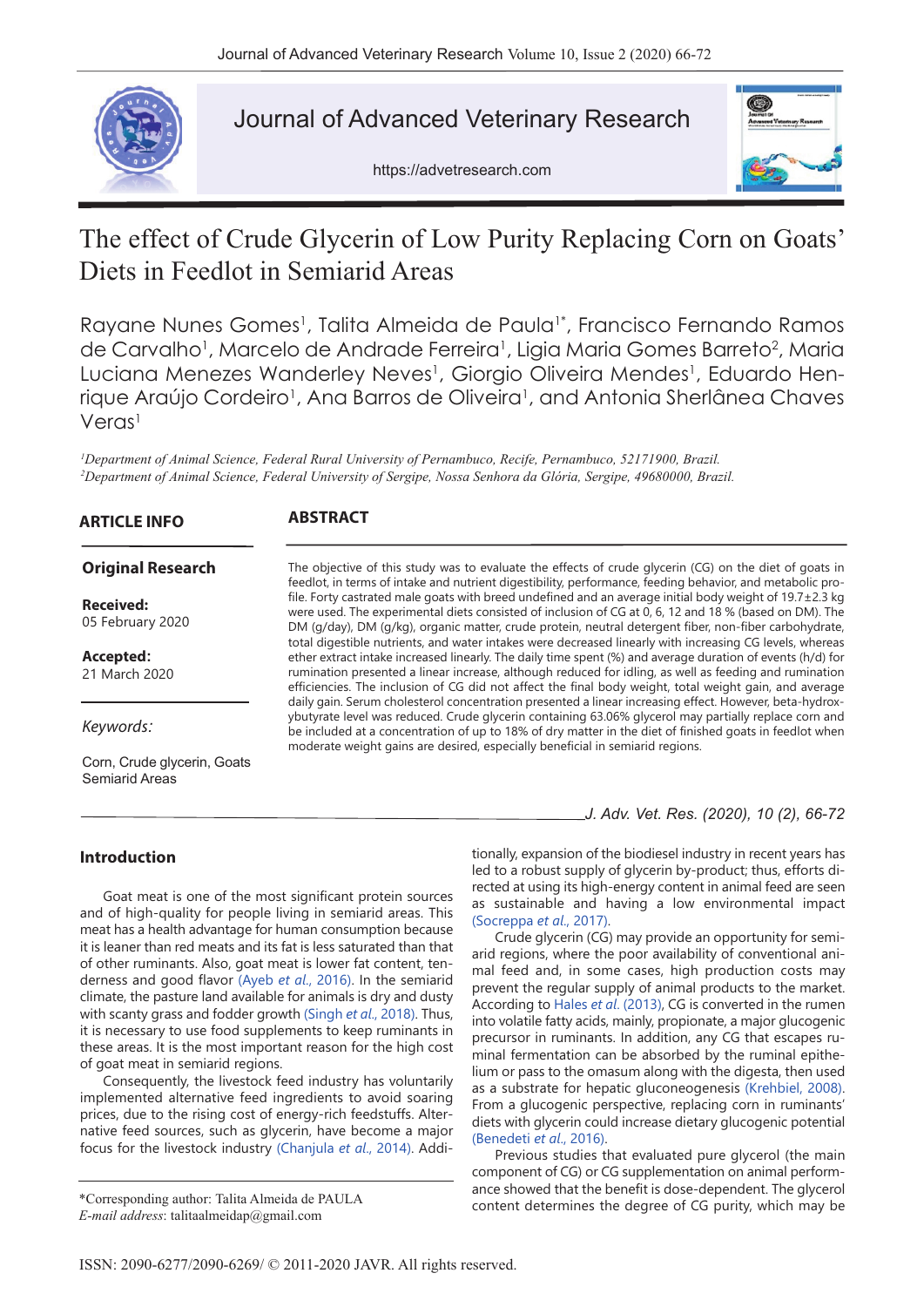classified as low-purity when the glycerol content is 40 to 70%; medium-purity, with a content of 75 to 90%; or high-purity, with content above 99% (Hippen *et al*., 2008).

Therefore, due to the lower content of glycerol, it was hypothesized that low-purity CG can be included in goat feedlot diet at concentrations of up to 18% in dry matter (DM) and benefit to the animals' nutrient and water intake and digestibility, feeding behavior, metabolic profile, and performance. Therefore, the objective of this study was to evaluate the effects of CG on the diet of goats in feedlot, in terms of intake and nutrient digestibility, feeding behavior, metabolic profile, and performance.

#### **Materials and methods**

The study was approved by the ethics committee of the Federal Rural University of Pernambuco (License n° 059/2016) and was operated at the Ruminants Sector of the Animal Science Department of the same University, located at Recife, PE, Brazil.

Forty castrated male goats, with breed undefined, and average initial body weight (IBW) of 19.70±2.30 kg, were used. The animals were housed in individual pens  $(1.0 \times 1.8 \text{ m})$ , provide with a feeder and drinker. The trial lasted 86 days, with a 28-days for adaptation to experimental facilities and diets.

The experimental design was completely randomized, with four treatments and ten replicates. The CG was obtained in the CETENE industry, located in Caetés, PE, Brazil (Table 1).

Table 1. Chemical composition of crude glycerin used in experimental diets

| <b>Item</b>       | Value $(\% )$ |  |
|-------------------|---------------|--|
| Glycerol          | 63.06         |  |
| Water             | 20.7          |  |
| Methanol          | 3.7           |  |
| Crude protein     | 0.3           |  |
| Total fatty-acids | 45.57         |  |
| Mineral matter    | 5.9           |  |
| Sodium            | 0.27          |  |

The experimental diets consisted of inclusion of CG at 0, 6, 12 and 18% (based on DM). The diets, with a roughage:concentrate ratio of 500:500 g/kg, were formulated to meet the nutritional requirements of a goat with an average BW of 25 kg, and an estimated daily gain of 150 g/day (NRC, 2007). Feed was supplied ad libitum as total mixed rations, twice a day (08h00 and 15h00), allowing 15% in orts (DM basis). Table 1, presents the chemical composition of crude glycerin, and Tables 2 and 3, present the diets feed chemical composition and

| Table 2. Chemical composition of ingredients |  |  |
|----------------------------------------------|--|--|
|----------------------------------------------|--|--|

composition percentages.

Voluntary intake was evaluated by recording the amounts of supplied diet and orts daily. Diet ingredients and orts samples were pooled per animal and stored in plastic bags at - 18°C. At the end of the experiment, the samples were oven-dried at 55°C for 72 h and processed in a Willey mill (TE- $648$  – Tecnal ®).

The water intake and lost by evaporation was evaluated twice per week during, by measuring the difference between the water supplied and the orts per animal. To quantify evaporation, six plastic buckets of water were distributed throughout the shed, in which the available quantities and the difference in weight were recorded.

To quantify the production of fecal DM, the animals were fitted with appropriate canvas bags for the total fecal collection was performed between the 42<sup>nd</sup> and 46<sup>th</sup> days. During this period, samples of the provided feed and orts were also collected. Complete emptying of the bags was performed in two daily fecal collections in the morning (9h00) and at 16h00. The feces were homogenized and samples of 10% of the total feces collected and stored in a freezer at -18°C. At the end of the collection period, feces samples were oven-dried and ground, constituting composite animal samples. The feces, feed, and orts were analyzed by the same chemical methodologies.

The digestibility coefficients of nutrients (DCN) was obtained according to the equation:  $DCN$  (g/kg) = [(nutrient ingested–nutrient excreted)/nutrient ingested]  $\times$  1000. The total digestible nutrients (TDN) content of diets was determined as TDN content  $(q/kg) = (TDN \int intake/DM \int intake) \times 1000$ , adapted by Berchielli *et al*. (2005).

Total weight gain (TWG) was calculated from the difference between final body weight (FBW) and IBW, and average daily gain (ADG) was obtained by the relationship between TWG and the total number of days in the performance trial. Feed efficiency (FE) was calculated by the relationship between ADG and DM intake, in kg/day (Andrade *et al*., 2018).

Feed, orts, and feces samples were evaluated for DM, crude protein (CP), mineral matter (MM), organic matter (OM) contents, according to AOAC (2005), methods 934.01, 990.13, 942.05, 942.05, respectively; ether extract (EE) was determined according to AOCS (2004). Neutral detergent fiber (NDF) and acid detergent fiber (ADF) was analyzed according to Van Soest *et al*. (1991), using α-amylase AOAC (2005) method 973.18. The neutral detergent insoluble nitrogen was analyzed using the Kjeldahl method (Licitra *et al*., 1996) and, the nonfibre carbohydrate (NFC) were calculated according to Hall (2003). The TDN of intake was obtained according to Weiss (1999).

Observations of feeding behavior were recorded on the 33<sup>rd</sup> and 40<sup>th</sup> days of the experimental period, using instantaneous scanning, proposed by Martin and Baterson (2007), every 10 min, resulting in a 48 h evaluation period.

| Chemical composition $(g/kg)$        | Tifton hay | Ground corn | Soybean meal |
|--------------------------------------|------------|-------------|--------------|
| $Dry$ matter <sup>a</sup>            | 923.6      | 881.1       | 878          |
| Organic matter <sup>b</sup>          | 908.7      | 985.8       | 934.5        |
| Crude protein <sup>b</sup>           | 96.9       | 93.7        | 487.2        |
| Ether extract <sup>b</sup>           | 13.7       | 46.2        | 9            |
| Neutral detergent fiber <sup>b</sup> | 654.9      | 133.2       | 133.2        |
| Acid detergent fiber <sup>b</sup>    | 323.6      | 27.7        | 69.9         |
| Non-fiber carbohydrates <sup>b</sup> | 143.3      | 712.7       | 305.1        |

a As fed

b Dry matter basis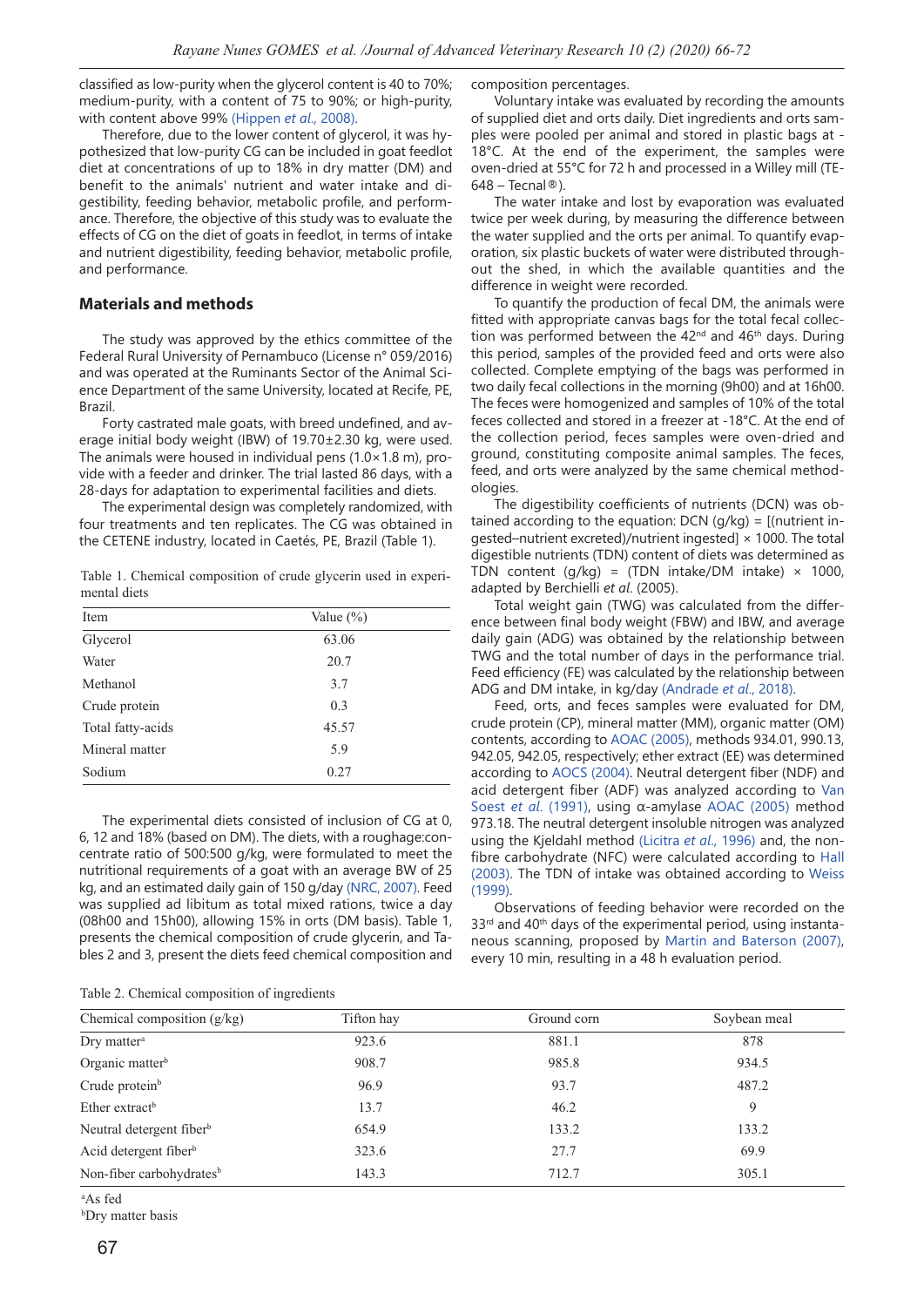Table 3. Proportion of ingredients and composition of experimental diets

|                                      | Crude glycerin (% DM) |     |     |     |  |  |  |
|--------------------------------------|-----------------------|-----|-----|-----|--|--|--|
| Item                                 | $\theta$              | 6   | 12  | 18  |  |  |  |
| Ingredients (g/kg)                   |                       |     |     |     |  |  |  |
| Tifton hay                           | 499                   | 499 | 499 | 499 |  |  |  |
| Ground corn                          | 380                   | 318 | 256 | 195 |  |  |  |
| Crude glycerin                       | $\theta$              | 60  | 120 | 180 |  |  |  |
| Soybean meal                         | 98                    | 98  | 98  | 98  |  |  |  |
| Urea/S <sup>a</sup>                  | 5                     | 7   | 9   | 10  |  |  |  |
| Mineral Premix <sup>b</sup>          | 15                    | 15  | 15  | 15  |  |  |  |
| Calcitic limestone                   | 3                     | 3   | 3   | 3   |  |  |  |
| Diet composition $(g/kg)$            |                       |     |     |     |  |  |  |
| Dry matter $(g/kg \text{ of } NM)^c$ | 905                   | 899 | 894 | 889 |  |  |  |
| Organic matter                       | 927                   | 924 | 921 | 919 |  |  |  |
| Crude protein                        | 145                   | 143 | 142 | 141 |  |  |  |
| Neutral detergent fiber <sup>d</sup> | 390                   | 382 | 374 | 366 |  |  |  |
| Non-fiber carbohydrates <sup>d</sup> | 367                   | 350 | 332 | 315 |  |  |  |
| Total digestible nutrientes          | 761                   | 815 | 810 | 824 |  |  |  |

a Nine parts of urea and one part of Sulfur (S).

b Components (nutrients/kg): 240g of calcium; 20g of sulfur; 71g of phosphorus; 28.2g of Potassium; 20g of Magnesium; 400mg of copper; 30mg of cobalt; 10mg of chromium; 2500mg of Iron; maximum 710mg of Fluorine; 40mg of Iodine; 1350mg of Manganese; 15mg of selenium and 1700mg of zinc.

c Fresh weight basis.

d Dry matter basis.

The time spent feeding (FT), ruminating (RT) and idling were estimated and the following relationships were calculated: FE as a function of DM intake = DM intake/FT; feeding efficiency as a function of NDF intake = NDF intake/FT; rumination efficiency as a function of DM intake =  $DM$  intake/RT; rumination efficiency as a function of NDF intake = NDF of intake/RT. FT is mean feeding time and RT mean rumination time (Bürger *et al*., 2000).

To evaluate the metabolic profile, blood samples were taken from the jugular vein on the 48th day of the experimental period, four hours after morning feeding. The samples were immediately centrifuged at 3000 rpm for 15 min, and the remaining plasma or serum was kept at -20°C for analysis of urea concentration. Metabolites were analyzed in the Laboratory of Metabolic and Nutritional Diseases of UFRPE, using commercial kits (Labtest®) in automatic biochemical analyzer (Labmax 240 Premium, Labtest®). The globulin content was obtained by the difference between total protein and albumin concentrations.

#### *Statistical analysis*

The data were submitted to analysis of variance and regression using the PROC MIXED procedure of the statistical program SAS (2009) (version 9.4, SAS Institute Inc., Cary, NC, USA), adopting  $P < 0.05$  as significance level for the type I error, according to the fallowing model:

Yij = β0 + Β1Xij+ Ti + εij,

Where: Yij = observation j in treatment i,  $β0 =$  intercept,  $B1$  = regression coefficient, Xij = the covariable effect (initial body weight), Ti = fixed treatment effect i  $(i = 1$  at 4),  $\varepsilon$ ij = the experimental error.

A Dunnett test was used to compare each treatment group mean (CG-containing diets), with the control diet. Comparisons between CG-containing diets were conducted by the

decomposition of sum of squares in orthogonal linear contrasts and quadratic effects, at P < 0.05, with subsequent adjustments of the regression equations.

## **Results**

Voluntary and effective intake (Table 4) were similar between the control diet and the diet containing 6% CG, except for EE, NFC. More digestible material was observed for EE on the 6% CG diet. On the other hand, greater voluntary and effective intakes were observed when goats were fed the control diet, compared to 12 and 18% CG diets, except TDN. However, no differences were observed for the content of digestible material, except for EE (P < 0.05), in this case, greater digestibility was observed for diets containing CG. Compared with the control diet, lower water intake was only observed to the diet containing 18% CG (P <  $0.05$ ).

With respect to diets containing CG, the DM (g/day), DM (g/kg), OM, CP, NDF, NFC and TDN intakes decreased linearly with increasing CG (P < 0.05), whereas EE intake increased linearly (P < 0.05). The water intake (I/d) decreased linearly (P < 0.05).

In relation to the effective diet intake, it was observed that the intake of the nutrients CP, NDF and NFC showed a linear decrease (P < 0.05), while EE intake increased linearly (P < 0.05). No influence ( $P > 0.05$ ) was observed for the apparent digestibility coefficients of DM, OM, CP and NDF. The digestibility coefficient of EE linearly increased (P < 0.05) and the NFC decreased linearly ( $P < 0.05$ ; Table 4).

No differences were observed for time FT and idling, expressed in % and h/day (P > 0.05); however, more rumination time (%) was observed for the diets containing 12 and 18% CG. In terms of the parameters related to efficiency, only feeding (DM) was similar. However, greater efficiency was observed with feeding (NDF) and rumination (DM and NDF) for diet control, compared to 12 and 18% CG diets.

There was no effect ( $P > 0.05$ ) of diet CG inclusion on daily time spent (%) and duration of events (h) for feeding. The spent time (%) and the duration of the events (h) for rumination presented a linear increase and were linearly reduced for idling (P < 0.05). Feeding and rumination efficiencies (DM and NDF) decreased linearly (P < 0.05; Table 5) with increasing concentrations of CG.

The values of the metabolic profile were similar between goats fed the control diet and CG, except for cholesterol and BHB (P < 0.05). Diets containing CG showed higher values of cholesterol. Greater values of BHB were observed for the control diet compared to 12 and 18% CG diets. Increasing CG caused a linear increase in serum cholesterol concentration (P < 0.05). Beta-hydroxybutyrate reduced linearly (P < 0.05; Table 6).

The FBW, TWG, and ADG were similar between treatments (P > 0.05). Greater FE was observed for 18% CG diet compared to the control diet (P < 0.05). Concentrations of CG did not affect (P > 0.05) the FBW, TWG, and ADG. The FE increased linearly (P < 0.05; Table 7) and animals fed a diet containing 18% CG were 29% more efficient compared to the animals fed the control diet.

#### **Discussion**

Glycerol fermentation favors propionate over acetate production, therefore decreasing the acetate:propionate ration. This may be more effective when the glycerol is provided with forage, contrasted to corn (Lage *et al*., 2016). There was probably a more supply of propionate to the liver, which may have contributed to satiety and, consequently, to a lower DM intake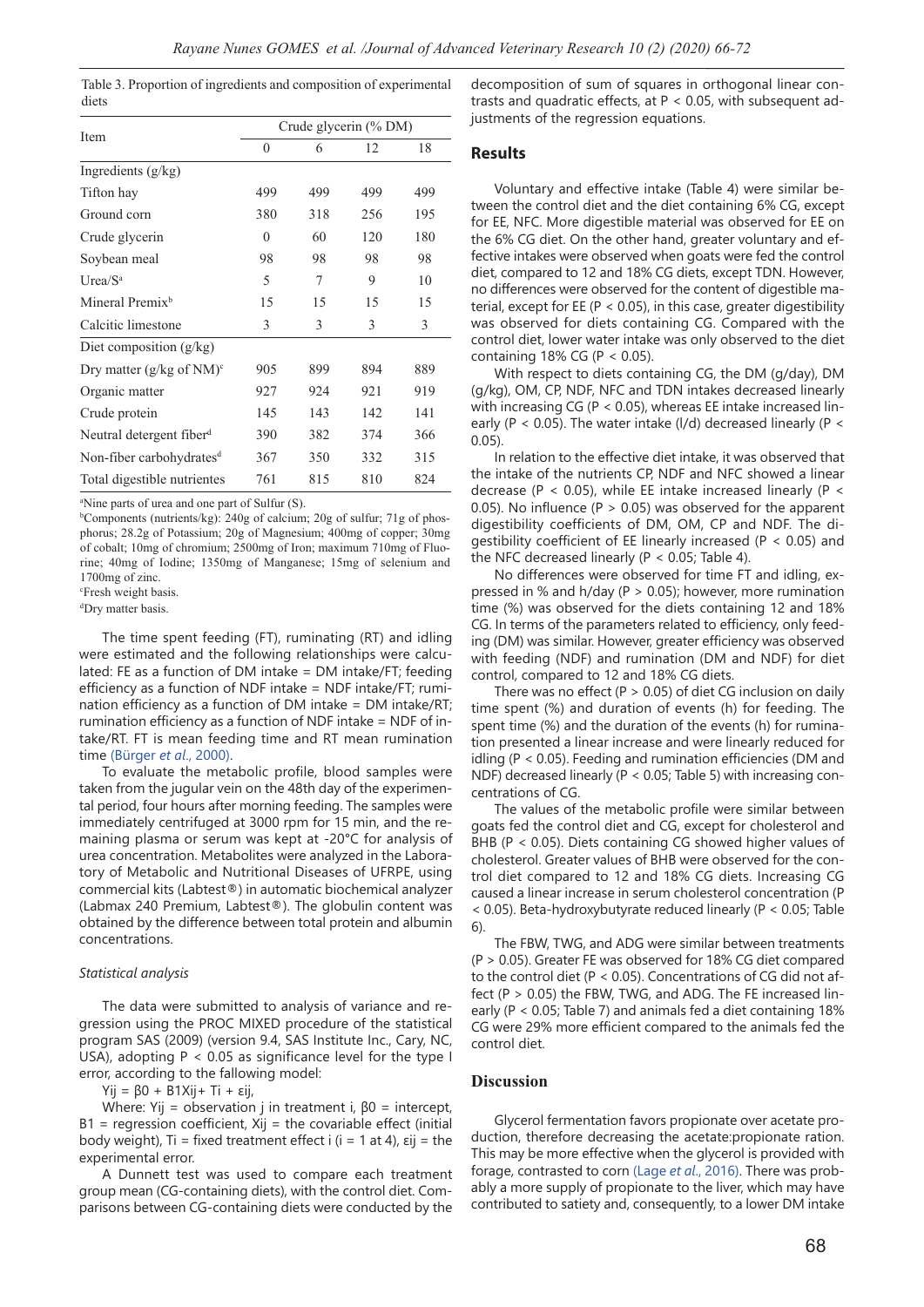by the animals. Also, more EE content in diets with CG may have contributed to the reduction of DM intake by goats. According to Palmquist and Jenkins (1980), ruminants are relatively intolerant to high-fat diets. Similar responses were reported by Lage *et al*. (2014), who observed a decrease in DM intake when they evaluated the inclusion of 0, 3, 6, 9 and 12% CG of low-purity (36.2 glycerol and lipids 46.5 in DM) in diets fed to lambs; the intakes were 1121; 1115; 899; 942 and 783 g/day respectively.

According to the NRC ( 2007), the intakes of DM, CP, and TDN for animals, of the genetic group and productivity level used, should be close to 800, 110 and 530 g/day, respectively. However, in the current study, only animals that received the control diet had DM and TDN (775.92 and 578.30 g/day) intakes close to those recommended. However, animals fed the control and 6% diets CG consumed 120.87 and 101.98 g/day CP, respectively, close to the NRC (2007) recommendations. Although, when the effective CP intake values were examined, it was clear that animals for all treatments consumed CP amounts above the intake recommended by the NRC (2007).

Dietary EE above 6% may compromise the digestibility of NDF due to protozoal and bacterial growth inhibition, especially cellulolytic bacteria, and the physical coating of the fiber by lipids, which hinders the action of microorganisms. However, this effect was not observed in this study.

These results agree with those reported by Chanjula *et al*. (2014), who evaluated digestibility in goats, and in the Benedeti *et al*. (2016) studies in which cattle fed higher, CG showed a longer retention time for the digesta in the rumen. In this context, the feed retention time in the ruminal environment strongly correlates with the feed intake (Van Soest, 1994).

Some studies have reported a negative effect on nutrient digestibility in ruminants with increasing concentrations of CG (El-Nor *et al*., 2010), with an apparent reduction in the digestibility of NDF caused by the inhibition cellulolytic bacterial growth (*Selenomonas ruminantium* and *Butyrivibrio fibrisolvens*).

Ether extract intake and digestibility increased with the inclusion of glycerin in the goats' diets, which may be related to the fatty acid content of glycerol provides greater lipid availability to the small intestine for the formation of micelles and absorption (Barros *et al*., 2015). According to Palmquist (1991), the increase in EE digestibility occurs due to the dilution effect of endogenous EE loss in feces, and this increase explains the correlation between ingested and fecal EE.

The addition of dietary glycerin caused a reduction in NFC and therefore caused a decreasing NFC intake. It is common to associate glycerin with a high concentration of NFC. However, the glycerin used in this study was of low-purity and partially replaced the ground corn in the diets, which was the ingredient with the highest proportion of NFC (Silva *et al*., 2016).

According to Trabue *et al*. (2007), animals fed with CG need longer feeding times compared to those fed diets without glycerin, and this can be confirmed by the reduction in DM intake. In contrast, the duration of feeding and idling were not influenced by the inclusion of CG. Additionally, according to Benedeti *et al*. (2016), diets with higher concentrations of CG need a longer retention time in the rumen, which is confirmed by the increase in rumination time with an increase in dietary CG concentration.

High concentrations of glycerol reduce the population densities of ruminal microorganisms, in particular, fibrolytic

|  |  | Table 4. Effect of the inclusion of crude glycerin on nutrient intake, effectively intake diet and digestibility of goats in feedlot |  |  |  |  |
|--|--|--------------------------------------------------------------------------------------------------------------------------------------|--|--|--|--|
|  |  |                                                                                                                                      |  |  |  |  |

| Item                     |                                             |          | Crude glycerin (%DM) |          |            | $P$ -value |                |                |  |
|--------------------------|---------------------------------------------|----------|----------------------|----------|------------|------------|----------------|----------------|--|
|                          | $\Omega$                                    | 6        | 12                   | 18       | <b>SEM</b> | $L^1$      | $\mathbf{Q}^2$ | $\mathbf{D}^3$ |  |
| Nutrients intake $(g/d)$ |                                             |          |                      |          |            |            |                |                |  |
| $DM$                     | 775.9                                       | 664.3    | 570.9*               | 477.5*   | 37.87      | 0.0002     | 0.866          | 0.003          |  |
| DM <sup>4</sup>          | 32.9                                        | 30.4     | $26.1*$              | $21.4*$  | 1.11       | < .0001    | 0.507          | 0.0001         |  |
| <b>OM</b>                | 721.4                                       | 616.3    | 527.2*               | 439.9*   | 35.22      | 0.0002     | 0.859          | 0.002          |  |
| CP                       | 120.9                                       | 102      | $87.6*$              | $72.8*$  | 5.79       | 0.0001     | 0.803          | 0.002          |  |
| EE                       | 22                                          | $37.6*$  | 49.9*                | $55.2*$  | 2.69       | < 0001     | 0.091          | < .0001        |  |
| <b>NDF</b>               | 261.9                                       | 220.9    | 178.2*               | 149.6*   | 13.64      | < .0001    | 0.741          | 0.001          |  |
| <b>NFC</b>               | 322.6                                       | $263.1*$ | 220.0*               | $171.3*$ | 16.03      | < 0.001    | 0.809          | 0.0002         |  |
| <b>TDN</b>               | 523.8                                       | 414.3    | 393.2                | 355.3    | 31.17      | 0.032      | 0.502          | 0.18           |  |
| WI <sup>5</sup>          | 2.1                                         | 1.5      | 1.5                  | $1.2*$   | 0.13       | 0.0102     | 0.387          | 0.047          |  |
|                          | Effectively intake diet composition $(g/d)$ |          |                      |          |            |            |                |                |  |
| CP                       | 156.4                                       | 154.1    | 153.5*               | 152.4*   | 0.48       | 0.001      | 0.466          | 0.011          |  |
| $\rm EE$                 | 28.8                                        | 56.7*    | $87.4*$              | $115.4*$ | 5.25       | < 0.0001   | 0.981          | < .0001        |  |
| <b>NDF</b>               | 333.2                                       | 333.2    | 313.9                | 314.2    | 4.31       | 0.042      | 0.985          | 0.149          |  |
| NFC                      | 419.4                                       | 395.6*   | 387.7*               | 358.2*   | 4.73       | < 0.0001   | 0.889          | < .0001        |  |
| Digestibility (g/kg)     |                                             |          |                      |          |            |            |                |                |  |
| $DM$                     | 743.9                                       | 784.1    | 736.9                | 711.7    | 12.01      | 0.168      | 0.162          | 0.18           |  |
| <b>OM</b>                | 770.4                                       | 805.3    | 754.7                | 729.7    | 11.17      | 0.074      | 0.162          | 0.096          |  |
| CP                       | 798.7                                       | 835.7    | 815                  | 817.8    | 7.04       | 0.554      | 0.219          | 0.315          |  |
| EE                       | 850.3                                       | 938.2*   | 950.7*               | 959.8*   | 8.2        | < 0.0001   | < 0.0001       | < .0001        |  |
| <b>NDF</b>               | 573                                         | 657.4    | 557.1                | 552.7    | 23.74      | 0.433      | 0.335          | 0.338          |  |
| NFC                      | 861.8                                       | 879.1    | 841.6                | 825.2    | 8.22       | 0.046      | 0.296          | 0.108          |  |

DM, dry matter; OM, organic matter; CP, crude protein; EE, ether extract; NDF, neutral detergent fiber; NFC, non-fiber carbohydrates; TDN, total digestible nutrients; WI, water intake. 'Linear; <sup>2</sup>Quadratic; <sup>3</sup>Dunnett test; 4g/kg; <sup>5</sup>l/d. \*Values differ statistically from the control treatment by Dunnett test at P < 0.05.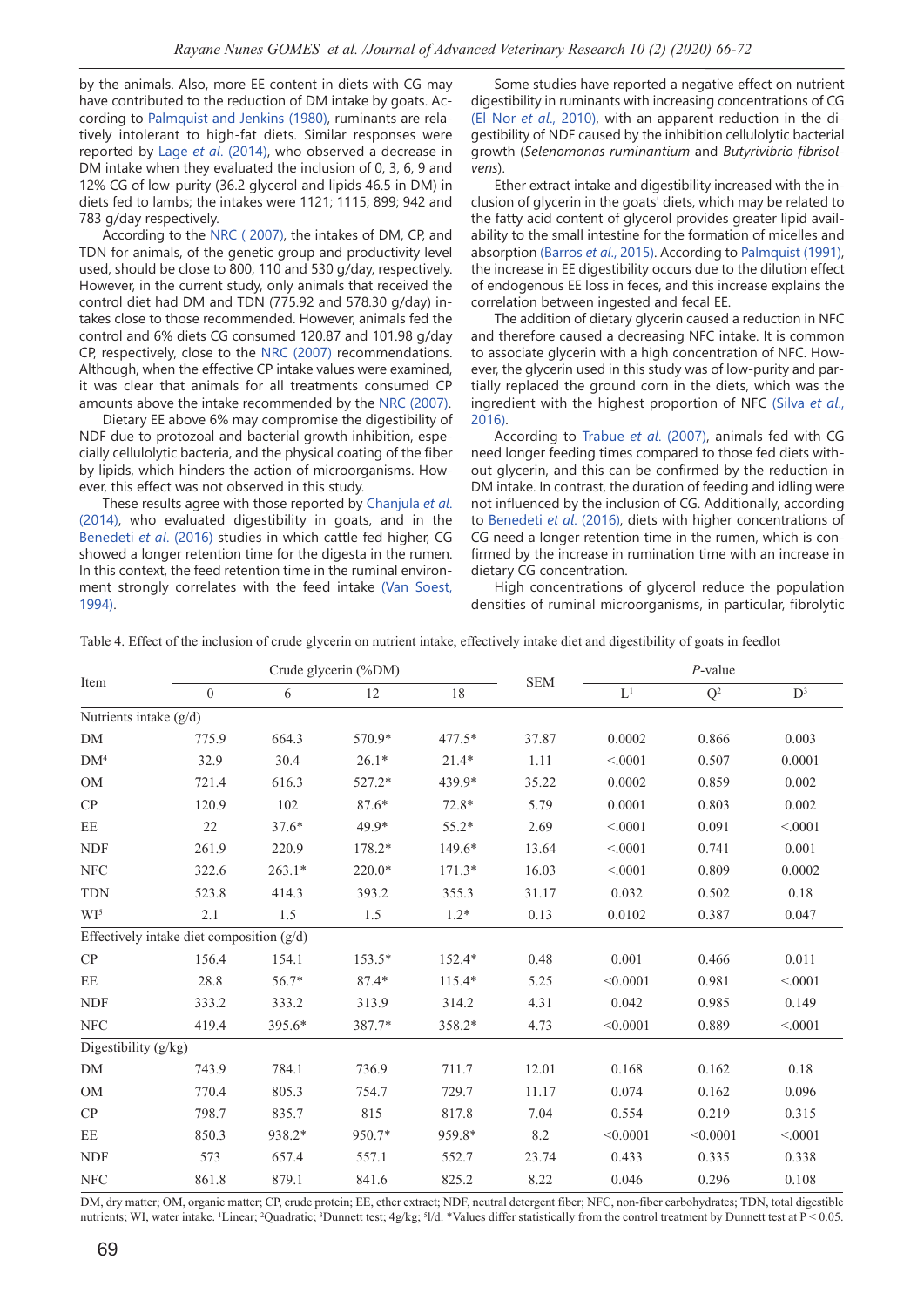bacteria, which may be related to three main factors: the development of an environment not favorable to the multiplication of these bacteria, such as osmolarity and pH; encapsulation of the fibrous particles, preventing adhesion of the bacteria; and competition or predilection for another substrate (D'Aurea *et al*., 2017). In addition, the CG used in the current study had a high total fatty acid content, which may also have contributed to the observed increase in rumination time.

Similar responses of FBW, TWG, ADG and blood parameters indicate that the nutrient requirements of these animals were met appropriately (NRC, 2007), without the need to mobilize body reserves. This can be affirmed by reductions of beta-hydroxybutyrate with the inclusion of CG in the diet. Also, most blood parameter values were normal or close to the reference values for goats (Kaneko *et al*., 2008). According to Costa *et al*. (2016), higher applications of dietary lipids resulted in greater availability of absorbed fatty acids, which can be converted to acetate and used in cholesterol synthesis. This was confirmed by the greater cholesterol concentrations obtained with diets contenting 12 and 18% CG; which were above the values of 80 to 130 mg/dL recommended by Kaneko *et al*. (2008). Similar effects were related by Nunes *et al*. (2010), who confirmed that diets with more fatty acids promote serum cholesterol elevation in lambs.

In the same context, the postprandial plasma glucose con-

| Item                               |          |       | Crude glycerin (%DM) |         |            | P-valor        |       |          |
|------------------------------------|----------|-------|----------------------|---------|------------|----------------|-------|----------|
|                                    | $\theta$ | 6     | 12                   | 18      | <b>SEM</b> | L <sup>1</sup> | $Q^2$ | $D^3$    |
| Daily time spent $(\%)$            |          |       |                      |         |            |                |       |          |
| Feeding                            | 14.4     | 14.5  | 13                   | 13.8    | 0.46       | 0.405          | 0.677 | 0.644    |
| Rumination                         | 20.6     | 22.6  | $27.5*$              | $27.9*$ | 1.03       | 0.003          | 0.681 | 0.021    |
| Idling                             | 65.4     | 62.9  | 59.4                 | 58.3    | 1.07       | 0.01           | 0.749 | 0.072    |
| Average duration of events $(h/d)$ |          |       |                      |         |            |                |       |          |
| Feeding                            | 3.5      | 3.54  | 3.1                  | 3.3     | 0.11       | 0.379          | 0.649 | 0.626    |
| Rumination                         | 5.2      | 5.4   | $6.6*$               | $6.7*$  | 0.24       | 0.005          | 0.851 | 0.032    |
| Idling                             | 15.5     | 15.1  | 14.3                 | 14      | 0.25       | 0.017          | 0.911 | 0.11     |
| Efficiency (g/h)                   |          |       |                      |         |            |                |       |          |
| Feeding (DM)                       | 230.8    | 210.3 | 184.9                | 139.7   | 14.12      | 0.008          | 0.608 | 0.06     |
| Feeding (NDF)                      | 78.2     | 69.3  | 57.8*                | $45.5*$ | 4.93       | 0.005          | 0.836 | 0.001    |
| Rumination (DM)                    | 158.2    | 129.8 | 89.4*                | $69.8*$ | 9.33       | < 0.0001       | 0.724 | < 0.0001 |
| Rumination (NDF)                   | 53.6     | 43.4  | $27.9*$              | 22.8*   | 3.32       | < 0.0001       | 0.563 | < 0.001  |

Table 5. Effect of the inclusion of crude glycerin on the feeding behavior of goats in feedlot

DM, dry matter; NDF, neutral detergent fiber. <sup>1</sup>Linear; <sup>2</sup>Quadratic; <sup>3</sup>Dunnett test. \*Values differ statistically from the control treatment by Dunnett test at P  $< 0.05$ .

Table 6. Effect of the inclusion of crude glycerin on the metabolic profile of goats in feedlot

| Item                   |              |          | Crude glycerin (% DM)  |                |      | $P$ -value |       |       |
|------------------------|--------------|----------|------------------------|----------------|------|------------|-------|-------|
|                        | $\mathbf{0}$ | 6        | <b>SEM</b><br>18<br>12 |                |      | $L^1$      | $Q^2$ | $D^3$ |
| Glucose $(mg/dl)$      | 53           | 46.7     | 49.2                   | 46.4           | 1.53 | 0.212      | 0.582 | 0.405 |
| Cholesterol (mg/dl)    | 104.5        | $134.1*$ | $132.1*$               | 149.4*         | 4.44 | 0.0004     | 0.425 | 0.002 |
| Triglycerides (mg/dl)  | 17.8         | 23.2     | 20.8                   | 22.9           | 1.1  | 0.198      | 0.455 | 0.302 |
| BHB (mmol/l)           | 0.3          | 0.3      | $0.2*$                 | $0.2*$         | 0.02 | 0.0005     | 0.274 | 0.004 |
| $NEFA$ (mg/dl)         | 0.6          | 0.5      | 0.5                    | 0.7            | 0.06 | 0.805      | 0.356 | 0.812 |
| Urea $(mg/dl)$         | 39.1         | 41.7     | 39.2                   | 35.8           | 1.21 | 0.244      | 0.213 | 0.377 |
| Total protein $(g/dl)$ | 6.4          | 6.6      | 6.6                    | 6.6            | 0.06 | 0.49       | 0.571 | 0.843 |
| Albumin $(g/dl)$       | 2.5          | 2.6      | 2.6                    | 2.6            | 0.04 | 0.738      | 0.414 | 0.814 |
| Globulin $(g/dl)$      | 3.9          | 3.9      | $\overline{4}$         | $\overline{4}$ | 0.07 | 0.659      | 0.938 | 0.974 |
| Creatinine $(mg/dl)$   | 0.7          | 0.7      | 0.6                    | 0.7            | 0.03 | 0.973      | 0.779 | 0.924 |
| AST (U/I)              | 89.2         | 96.5     | 99.9                   | 118            | 5.25 | 0.062      | 0.612 | 0.265 |
| ALT (U/l)              | 20.5         | 26       | 23.2                   | 23.5           | 0.97 | 0.466      | 0.172 | 0.242 |
| GGT (U/I)              | 52.5         | 45.9     | 48.5                   | 42.4           | 2.61 | 0.197      | 0.96  | 0.495 |
| Calcium $(mg/dl)$      | 7.5          | 7.6      | 7.6                    | 7.6            | 0.08 | 0.552      | 0.775 | 0.908 |
| Sodium (mmol/l)        | 158.7        | 154.2    | 158.7                  | 154.1          | 1.22 | 0.404      | 0.989 | 0.34  |
| Phosphorus (mg/dl)     | 7.9          | 8        | 8.4                    | 8.4            | 0.22 | 0.482      | 0.86  | 0.885 |
| Magnesium $(mg/dl)$    | 2.2          | 2.2      | 2.1                    | 2.1            | 0.05 | 0.099      | 0.953 | 0.309 |

BHB, beta-hydroxybutyrate; NEFA, non-esterified fatty acids; AST, aspartate aminotransferase; ALT, alanine aminotransferase; GGT, gama glutamyl transferase. <sup>1</sup>Linear; <sup>2</sup>Quadratic; <sup>3</sup>Dunnett test. \* Values differ statistically from the control treatment by Dunnett test at P < 0.05.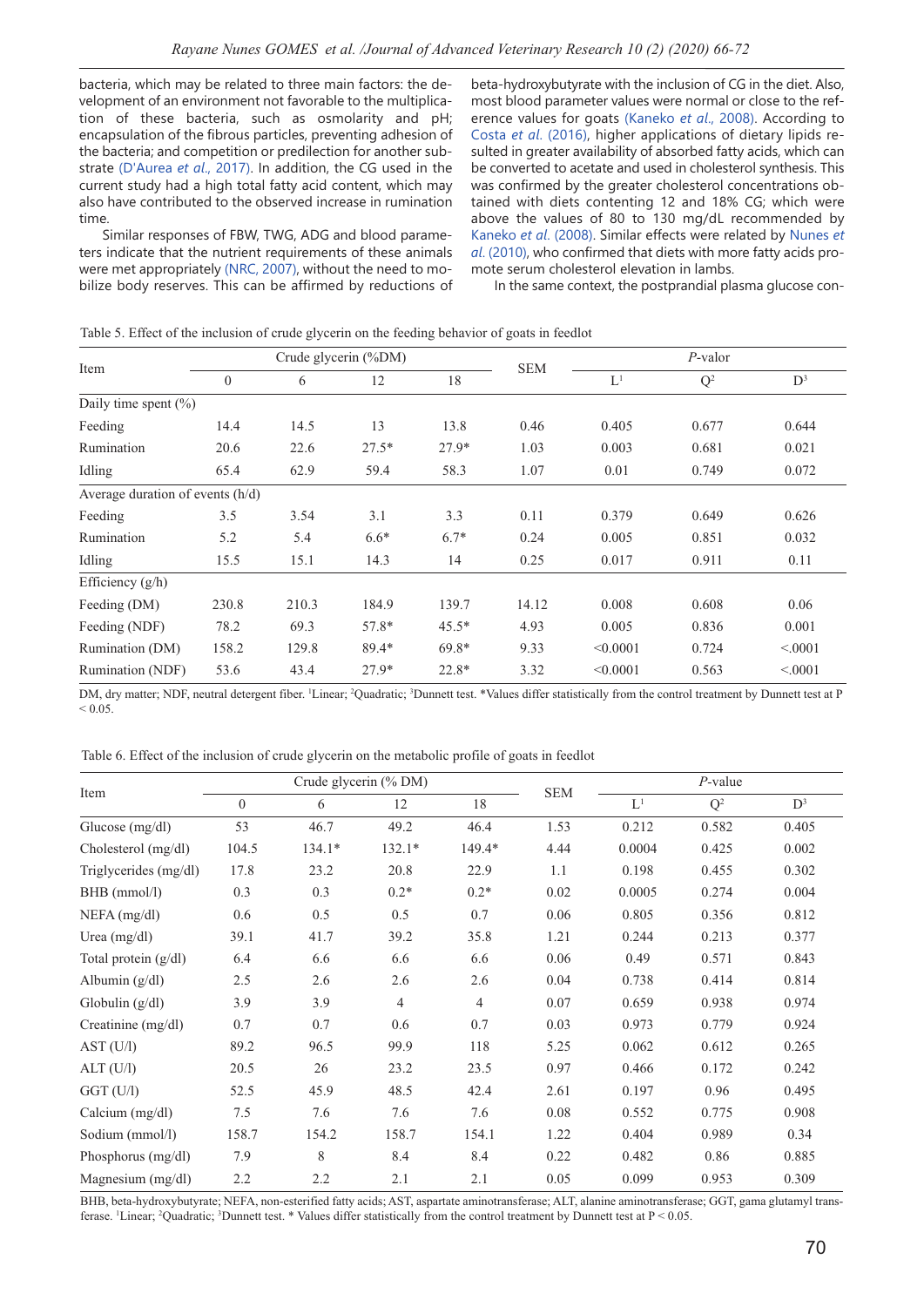|  |  |  | Table 7. Effect of the inclusion of crude glycerin on the performance of goats in feedlot |  |  |
|--|--|--|-------------------------------------------------------------------------------------------|--|--|
|  |  |  |                                                                                           |  |  |

|                             |      |      | Crude glycerin (% DM) |        |                          | $P$ -value     |                          |       |  |
|-----------------------------|------|------|-----------------------|--------|--------------------------|----------------|--------------------------|-------|--|
| Item                        |      | 6    | 12                    | 18     | <b>SEM</b>               | L <sup>1</sup> | O <sup>2</sup>           | $D^3$ |  |
| Initial body weight (kg)    | 19.8 | 19.5 | 19.5                  | 19.9   | $\overline{\phantom{a}}$ |                | $\overline{\phantom{a}}$ |       |  |
| Final body weight (kg)      | 25.7 | 23.4 | 23.8                  | 24.4   | 0.7                      | 0.408          | 0.113                    | 0.308 |  |
| Total weight gain (kg)      | 5.9  | 4.7  | 4.3                   | 4.9    | 0.41                     | 0.292          | 0.216                    | 0.446 |  |
| Average daily gain $(kg/d)$ | 0.1  | 0.1  | 0.1                   | 0.1    | 0.01                     | 0.284          | 0.218                    | 0.442 |  |
| Feed efficiency             | 0.1  | 0.1  | 0.1                   | $0.2*$ | 0.01                     | 0.012          | 0.056                    | 0.023 |  |

<sup>1</sup>Linear; <sup>2</sup>Quadratic; <sup>3</sup>Dunnett test. \*Values differ statistically from the control treatment by Dunnett test at  $P < 0.05$ .

centrations (49.29 mg/dL), which were slightly below the reference values (50-75 mg/dL) (Kaneko *et al*., 2008) may be a consequence of the increase in blood glucose, since glycerol is converted to propionate in the rumen and used as a precursor for the production of glucose by the gluconeogenic route (Hales *et al*., 2013).

According to Thrall (2007), hepatic, muscular, erythrocytic and renal damage may elevate AST and ALT, and liver damage may elevate serum GGT, effects that were not observed in this study, even for the higher concentrations of CG.

Likely, the values found for calcium, sodium, phosphorus, and magnesium were insufficient to cause serious metabolic syndromes, as the animal performance was not compromised. Furthermore, the DM intake decreased, and the alimentary efficiency increased with the inclusion of CG in diets.

Although there was a reduction in the intake of DM, CP, and TDN, animals showed similar ADG, of 0.09±0.01 kg/day; however, this was lower than that recommended by the NRC (2007) for the animal category and expected weight gain (0.15 kg/day). Analogous findings were reported by Ramos and Kerley (2012), who described a reduction in DM intake without any influence on the performance of steers fed with different percentages of CG (5, 10, 15 and 20%). The authors emphasized that the substitution of corn by up to 20% CG does not affect animal performance. According to Hsu *et al*. (1987), a higher proportion of propionate can result in improved feed conversion because there is less energy loss, attributed to decreased adenosine triphosphate (ATP) need by ruminal microbes and less heat loss.

The substitution of an expensive ingredient with a cheap and readily available by-product can be an excellent way to reduce costs. Also, reducing the water intake, without compromising the animals' performance, may be particularly beneficial for semiarid areas, where water availability and quality are often deficient (Nefzaoui *et al*., 2014).

#### **Conclusion**

Crude glycerin containing 63.06% glycerol may partially replace corn and be included at a concentration of up to 18% of dry matter in the diet of finished goats in feedlot. This strategy may be, especially beneficial in semiarid regions, where feed and water are scarce, as it improves feed efficiency and promotes moderate weight gains without compromising animal metabolism.

#### **Conflict of interest**

Authors declared no conflict of interest exist.

#### **References**

Andrade, G.P., Carvalho, F.F.R., Batista, A.M.V., Pessoa, R.A.S., Costa, C.A., Cardoso, D.B., Maciel, M.V., 2018. Evaluation of crude glycerin as a partial substitute of corn grain in growing diets for lambs. Small Ruminant Res. 165, 41–47.

- Ayeb, N., Ghrab, A., Barmat, A., Khorchani, T., 2016. Chemical and tissue composition of meat from carcass cuts of localgoats affected by different feeding in Tunisian arid lands. Turk. J. Vet. Anim. Sci. 40, 95–101.
- AOAC, 2005. Official Methods of Analysis. Arlington, VA, USA: AOAC. AOCS, 2004. Official Methods and Recommended Practices of the
- American Oil Chemists' Society. Champaign, IL, USA: AOCS. Barros, M.C.C., Marques, J.A., Silva, F.F., Silva, R.R., Guimarães, G.S., Silva, L.L., Araújo, F.L., 2015. Crude glycerin in diets for wethers in feedlot: intake, digestibility, performance, carcass and meat traits. Semina Ciênc. Agrár. 36, 453–466.
- Benedeti, P.D.B., Paulino, P.V.R., Marcondes, M.I., Maciel, I.F.S., Silva, M.C., Faciola, A.P., 2016. Partial Replacement of Ground Corn with Glycerol in Beef Cattle Diets: Intake, Digestibility, Performance, and Carcass Characteristics. PLoS One 11(1): e 0148224.
- Berchielli, T.T., Oliveira, S.G., Carrilho, E.N.V.M., Feitosa, J.V., Lopes, A.D., 2005. Comparison of markers used to estimate fecal production and digesta flow of cattle "(in Portuguese)". Rev. Bras. Zootec. 34, 987–996.
- Bürger, P.J., Pereira, J.C., Queiroz, A.C., Silva, J.F.C., Valadares Filho, S.C., Cecon, P.R., Casali, A.D.P., 2000. Ingestive behavior in Holstein calves fed diets with different concentrate levels "(in Portuguese)''. Rev. Bras. Zootec. 29, 236–242.
- Chanjula, P., Pakdeechanuan, P., Wattanasit, S., 2014. Effects of dietary crude glycerin supplementation on nutrient digestibility, ruminal fermentation, blood metabolites, and nitrogen balance of goats. Asian Austral. J. Anim. 27, 365–374.
- Costa, J.B., Oliveira, R.L., Silva, T.M., Ayres, M.C.C., Estrela-Lima, A., Carvalho, S.T., Ribeiro, R.D.X., Cruz, G.A.M., 2016. Liver metabolic and histopathological profile in finishing lambs fed licuri (Syagrus coronata(Mart.)Becc.) cake. Trop. Anim. Health Prod. 48, 501−507.
- D'Aurea, A.P., Ezequiel, J.M.B., D'Aurea, E.M.O., Fávaro, V.R., Homem Júnior, A.C., Van Cleef, E.H.B., Paschoaloto, J.R., Almeida, M.T.C., 2017. Glycerin associated with urea in finishing cattle: ruminal fermentation, digestibility and microbial mass "(in Portuguese)". Arq. Bras. Med. Vet. Zootec. 69, 146–154.
- El-Nor, S.A., AbuGhazaleh, A.A., Potu, R.B., Hastings, D., Khattab, M.S.A., 2010. Effects of differing levels of glycerol on rumen fermentation and bacteria. Anim. Feed Sci. Tech. 162, 99–105.
- Hales, K.E., Bondurant, R.G., Luebbe, M.K., Cole, N.A., Macdonald, J.C., 2013. Effects of crude glycerin in steam-flaked corn-based diets fed to growing feed lot cattle. J. Agric. Sci., Cambridge 91, 3875–3880.
- Hall, M.B., 2003. Challenges with non-fibre carbohydrate methods. J. Agric. Sci., Cambridge 81, 3226–3232.
- Hippen, A., Defrain, J.M., Linke, P.L., 2008. Glycerol and Other Energy Sources for Metabolism and Production of Transition Dairy Cows. In: Florida Ruminant Nutrition Symposium – Best Western Gateway Grand Gainesville, Florida. Proceedings… Gainesville: University of Florida.
- Hsu. J.T., Faulkner, D.B., Garleb, K.A., Barclay, R.A., Fahey Jr., C.C., Berger, L.L., 1987. Evaluation of corn fiber, cottonseed hulls, oat hulls and soybean hulls as roughage sources for ruminants. J. Anim. Sci. 65, 244-255.
- Kaneko, J.J., Harvey, J.W., Briss, M.L., 2008. Clinical biochemistry of domestic animals. In: Academic Press, 6th ed. San Diego, pp. 916.
- Krehbiel, C.R., 2008. Ruminal and physiological metabolism of glycerin. J. Anim. Sci. 86 (E-Suppl. 2), 392 (abstracts).
- Lage, J.F., Paulino, P.V.R., Pereira, L.G.R., Duarte, M.S., Valadares Filho,